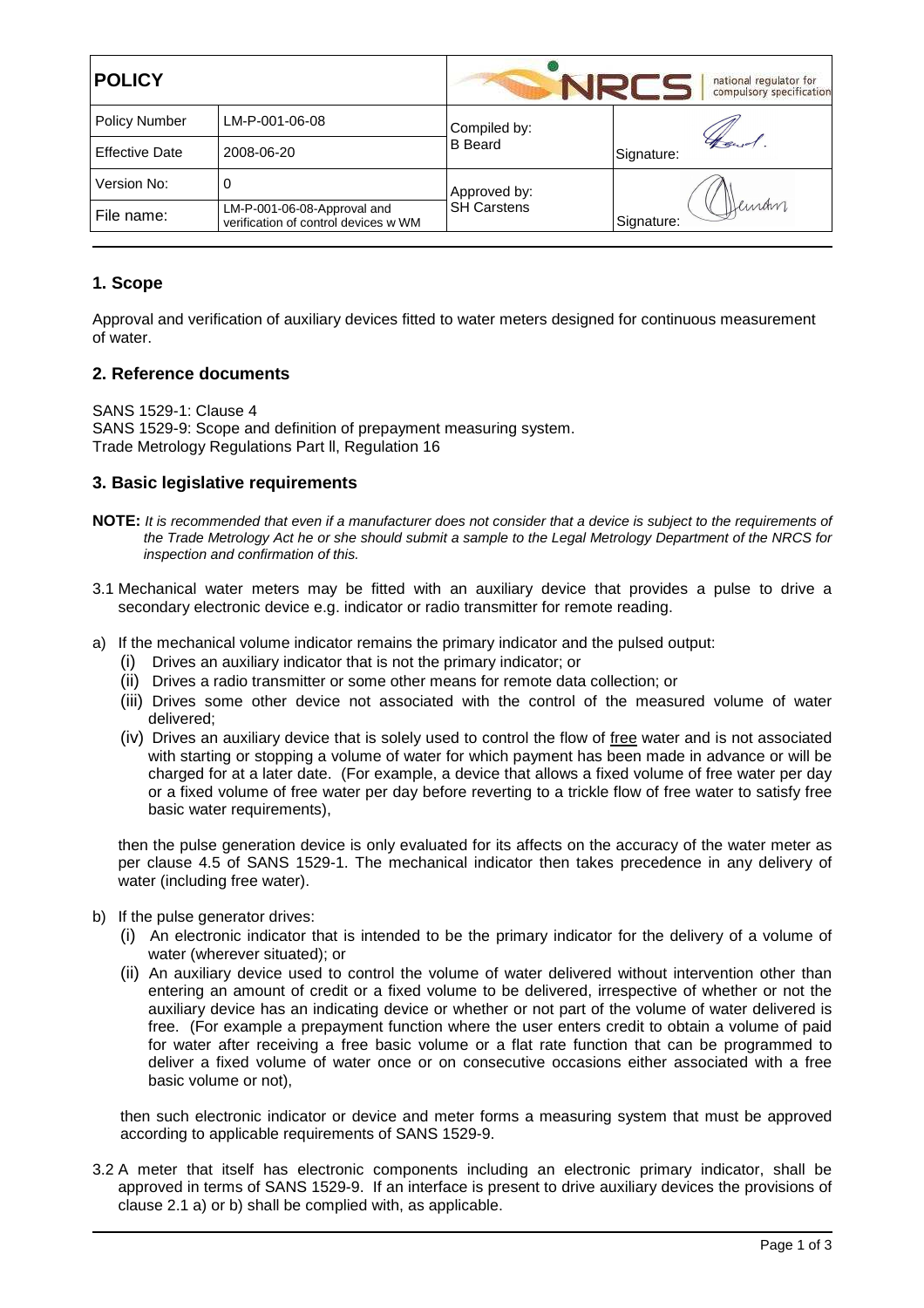| <b>POLICY</b>         |                                                                     | national regulator for<br>compulsory specification |                      |
|-----------------------|---------------------------------------------------------------------|----------------------------------------------------|----------------------|
| <b>Policy Number</b>  | LM-P-001-06-08                                                      | Compiled by:<br><b>B</b> Beard                     |                      |
| <b>Effective Date</b> | 2008-06-20                                                          |                                                    | Signature:           |
| Version No:           | 0                                                                   | Approved by:<br><b>SH Carstens</b>                 |                      |
| File name:            | LM-P-001-06-08-Approval and<br>verification of control devices w WM |                                                    | Deinam<br>Signature: |

3.3 The use of an unapproved or unverified measuring device to provide a volume output for use in a prepayment system or other system, for the sale of water, is not permitted even if it is installed in combination with an approved and verified meter. The reason for this is that the volume delivered according to the payment made is, in this case, determined by the unapproved or unverified meter on which any indication is regarded as the primary indication.

## **4. Explanatory notes**

4.1 Examples of where electronic auxiliary devices **require type approval**

Type approval **is** required:

- a) Where an auxiliary device incorporates an indicator that is intended to be the primary indicator; or
- b) Where an auxiliary device, including a shut off valve, is directly attached to the meter or interfaced directly to the meter by radio etc. and is used to control a volume of water, for which payment must be made, and that is delivered without intervention other than entering an amount of credit (pre-payment) or a fixed volume to be delivered (e.g. a device driven directly by the meter that can be programmed to deliver a fixed volume of water once or on consecutive occasions such as for flat rate tariffs), irrespective of whether or not it is capable of indicating a volume or an amount of credit available. This includes a device that is used to supply free water before reverting to a delivery of water for which payment must be made. Test according to applicable requirements of 1529-9 for in-line systems; or
- c) Where the auxiliary device together with the meter forms a prepayment system. Test according to requirements of 1529-9 for in-line or end of line systems, as applicable.
- 4.2 Examples of where electronic auxiliary devices **do not require type approval** and the integral mechanical or electronic primary indication takes precedence in any measurement of a volume of water.

Type approval **is not** required:

- a) Where an auxiliary device driven by the meter only restricts the flow rate and does not measure or otherwise calculate an actual volume of water (in this case the device may not cause the meter to deliver below its approved minimum flow rate).
- b) Where an auxiliary indicator is not the primary indicator and, if situated where the purchaser has access to it, bears the legend "Not for use in trade" or "Not for use for a prescribed purpose".
- c) Where a device, whether or not associated with a meter, is used to deliver a volume or repeated volumes of free water only and is not used to stop or start a volume of water for which payment must be made. This includes a device that measures a known volume of free water before stopping or restricting the flow to any minimum flow rate or minimum volume of free water that might be required by law or voluntarily allowed by a water supplier.
- d) Where a simple type approved and verified meter is only interfaced to a radio transmitter or some other means for remote data transfer. This includes the case where the signal may be used by the seller to operate a prepayment function from a remote site in which case the shut off valve is also exempt from approval (i.e. the auxiliary device at the meter has no function that allows credit or a volume of water to be entered or programmed to control the volume of water delivered). In this case the volume indicated by the verified meter takes precedence in any transaction and shall be used in the resolution of any dispute.